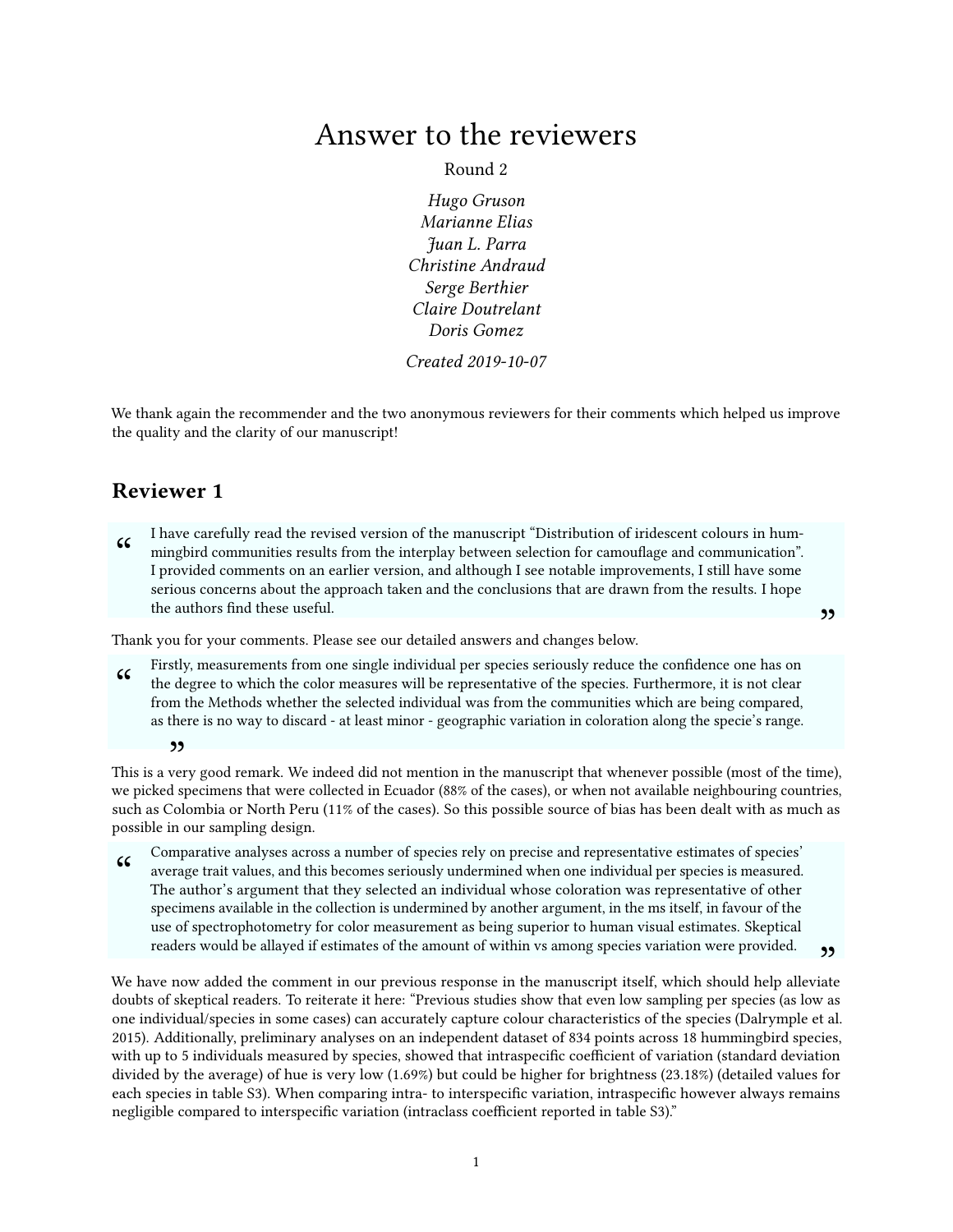Additionally, while we may indeed underestimate the total amount of variation, this should have little influence on our results because the indices we use in this study do not depend on total variation, but compare intra- and intercommunity variation, which should be impacted roughly in the same fashion by our possible undersampling.

 $cc$ Secondly, I am concerned about the null models used to determine over dispersion vs clustering. The null models represent community compositions based on random sampling from the whole set of species included in the study. This is fine. However, when looking at the trait distribution along the phylogeny it is clear that there are quite notable differences in the degree of color variation among the patches that were measured. The back, for example, is almost always green(ish) to green-brown, with the odd cream coloured or purple species (two in the whole set), while the throat coloration (as is well known for hummingbirds) spans a much wider gamut of colors. What this means is that at least phenotypically, it is much more difficult (not to say virtually impossible) for over-dispersion to be detected for the back as there is virtually no variation in coloration in that patch in the set of studied species. On the other hand, it is similarly difficult to detect clumping for the coloration of the throat as there is a very large amount of variation. In other words, given the large differences in phenotypic variation between patches, the null models appear to "stack the deck" in favour of a particular hypothesis.

<sup>99</sup> hun models appear to stack the deck in lavour of a particular hypothesis.<br>We have carefully considered your remark and we firmly believe this is not an issue, and that we are not "stacking the deck" in favour of our predictions. The indices we use (*τST* ) compare intra- vs intercommunity variation. The total amount of variation has no influence on the value of this index. We have also edited the manuscript to clarify the fact that null models are built using colour data from the total pool of hummingbirds, on a given patch. The following cartoons show how it is possible to get either clustering (lefthand side of the gure) overdispersion (righthand side of the figure) with both low (low total amoung of variation) and high total variation (high total amount of variation).

 $\zeta\zeta$ Thirdly, assuming we trust the results, these provide information about a pattern: clustering or overdispersion of species in a community, based on phylogeny or for a given patch-coloration. However, the authors make a leap-of-faith to extrapolate a process from the observed patterns, that clustering suggests that similar coloration results from selection to avoid predators, while over-dispersion occurs in patches that play a role in species recognition. These are but two of potentially many different explanations for the observed patterns. Revell et al. (2008) have warned against interpreting evolutionary processes responsible for observed presence or absence of phylogenetic signal in a given trait, and their arguments apply as well for cases such as this one. The results provide information on a pattern, the evolutionary process that has given rise to said pattern cannot be discerned, at least not with the data that is available to the authors in the present manuscript. For example, no evidence is provided for the role of different patches in camouflage from predators or intraspecific recognition.

You are correct that we cannot know for sure which evolutionary processes caused the patterns we are observing now. " To address this point, we have revised the phrasing in several places of our discussion to clarify that selection for camouflage or for species recognition should produce patterns that we observe. This combined with the theoretical background layed out in the introduction make them likely candidates but we cannot rule out other explanations with 100% certainty.

Additionally, as advised by reviewer 2, we now mention in the main text that the back and the wing are respectively green and brown in almost every species, which corresponds to what we would expect as a result of selection for camouflage.

## Reviewer 2

 $cc$ I have one minor further note about the implementation of one of my suggestions. The conclusion that character displacement acts on certain patches while other patches are under selection for crypsis is well supported by the addition of supplementary figure 4, which shows the hue of the 8 main patches, and on line 325, you say "co-occurring hummingbird species tend to display the same hues on dorsal patches." It is clear from supplementary figure 4 that back and wing colors are conserved as brown and green specifically across the phylogeny, but you do not explicitly say so in the text of the manuscript and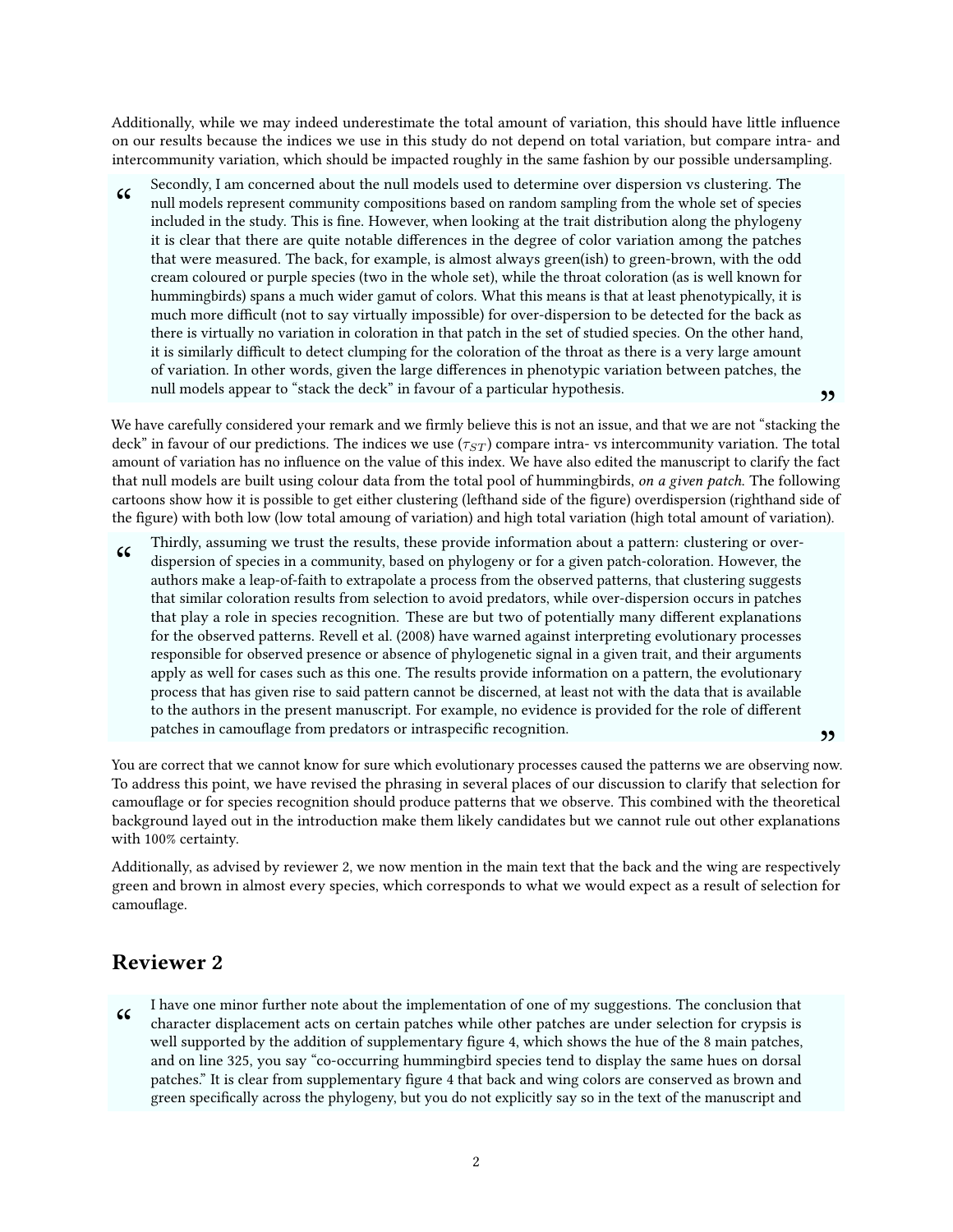

Figure 1: The two top figures have the same (low) total amount of variation but the left one shows a clustering pattern and the right one shows an overdispersion pattern. Similarly, the top bottom figures have the same (high) total amount of variation but the left one shows a clustering pattern and the right one shows an overdispersion pattern.